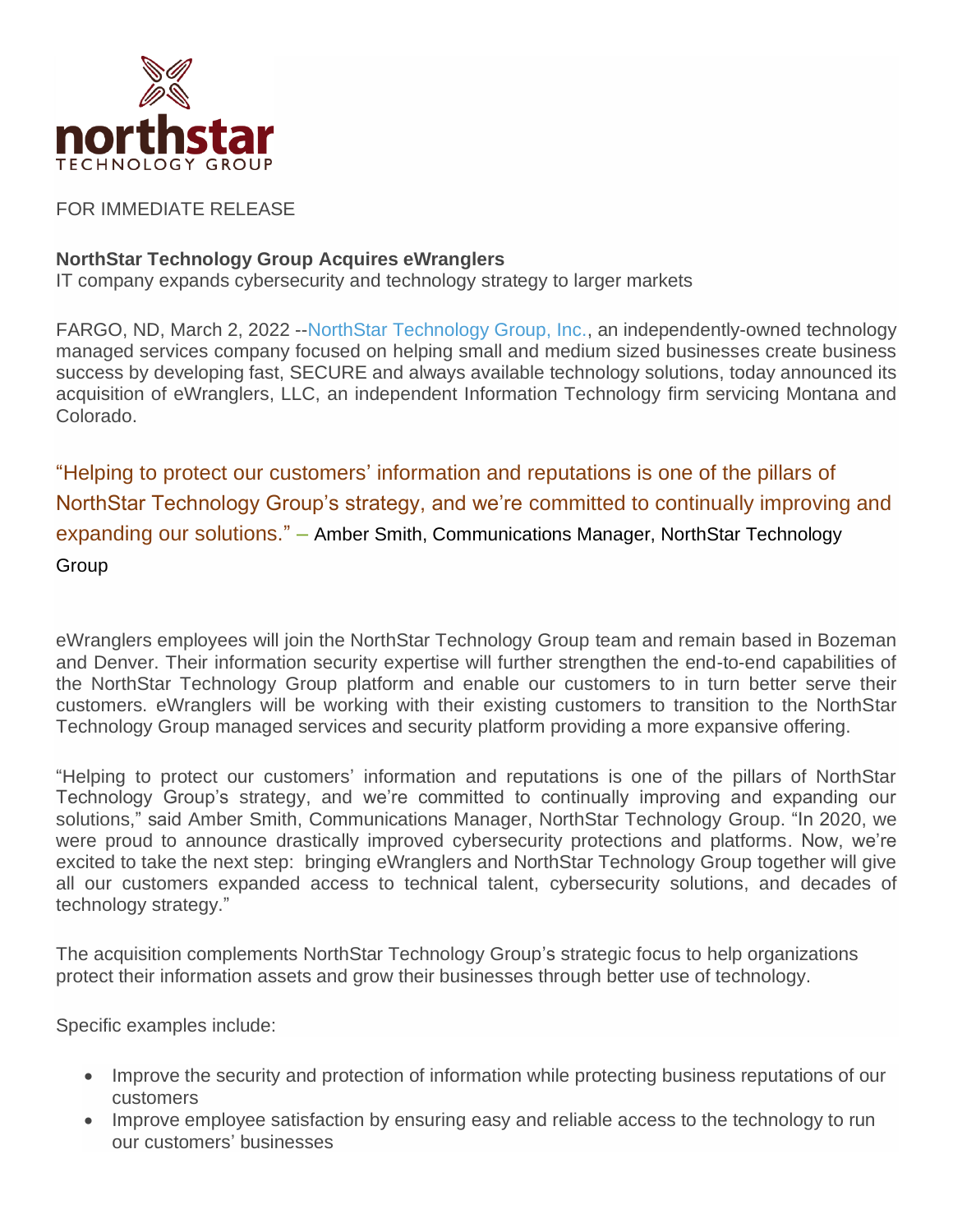- Provide freedom and protection by leveraging cloud technologies and enabling our customers to work without borders
- Keep our customers out of trouble by ensuring compliance requirements are met cost effectively

Bringing eWranglers together with NorthStar Technology Group will provide better outcomes for small and medium businesses by improving their information security posture, providing them a great pool of technical talent, and expanding the geographic footprint of our service offering," said Stephen Zetzer, CEO, eWranglers. "We look forward to leveraging our combined team to continue our journey to understand and serve the market not just for today, but for the future."

Because both NorthStar Technology Group and eWranglers provide similar services to various markets, this acquisition will **allow NorthStar to expand capability and tools to service customers in larger markets.**

"The collaboration of the information technology industry behind NorthStar Technology Group will lead to faster adoption of best practices solutions, which leads to faster innovation and better business outcomes. As an industry, it is more efficient to be working together and collaborating on resources to improve our standard of care for our customers," said Ken Satkunam, CEO, NorthStar Technology Group. "Adding the eWranglers team members to NorthStar Technology Group gives us stronger information security and network management capabilities to provide even better service to our customers."

## **Learn more:**

To learn more, visit [NorthStar Technology Group, Inc](https://www.northstartechnologygroup.com/) and [eWranglers.com](https://www.smallcyber.expert/)

## **About NorthStar Technology Group, Inc.**

NorthStar Technology Group, Inc. helps small and medium size businesses create business success through better use of technology. The result of this is FAST, SECURE, and ALWAYS available technology. NorthStar Technology Group provides information technology managed services and managed security services to organizations across the United States. The eWranglers acquisition allows expansion into Montana and Colorado.

NorthStar Technology Group, Inc.'s philosophy: [Watch here for NorthStar Technology Group, Inc.'s](https://northstartechnologygroup.com/about-us/)  [Common Purpose.](https://northstartechnologygroup.com/about-us/)

## **Contacts**

NorthStar Technology Group, Inc. contact: Amber Smith Public Relations & Communications Manager [amber.smith@northstar-tg.com](mailto:amber.smith@northstar-tg.com) (701)-237-9096